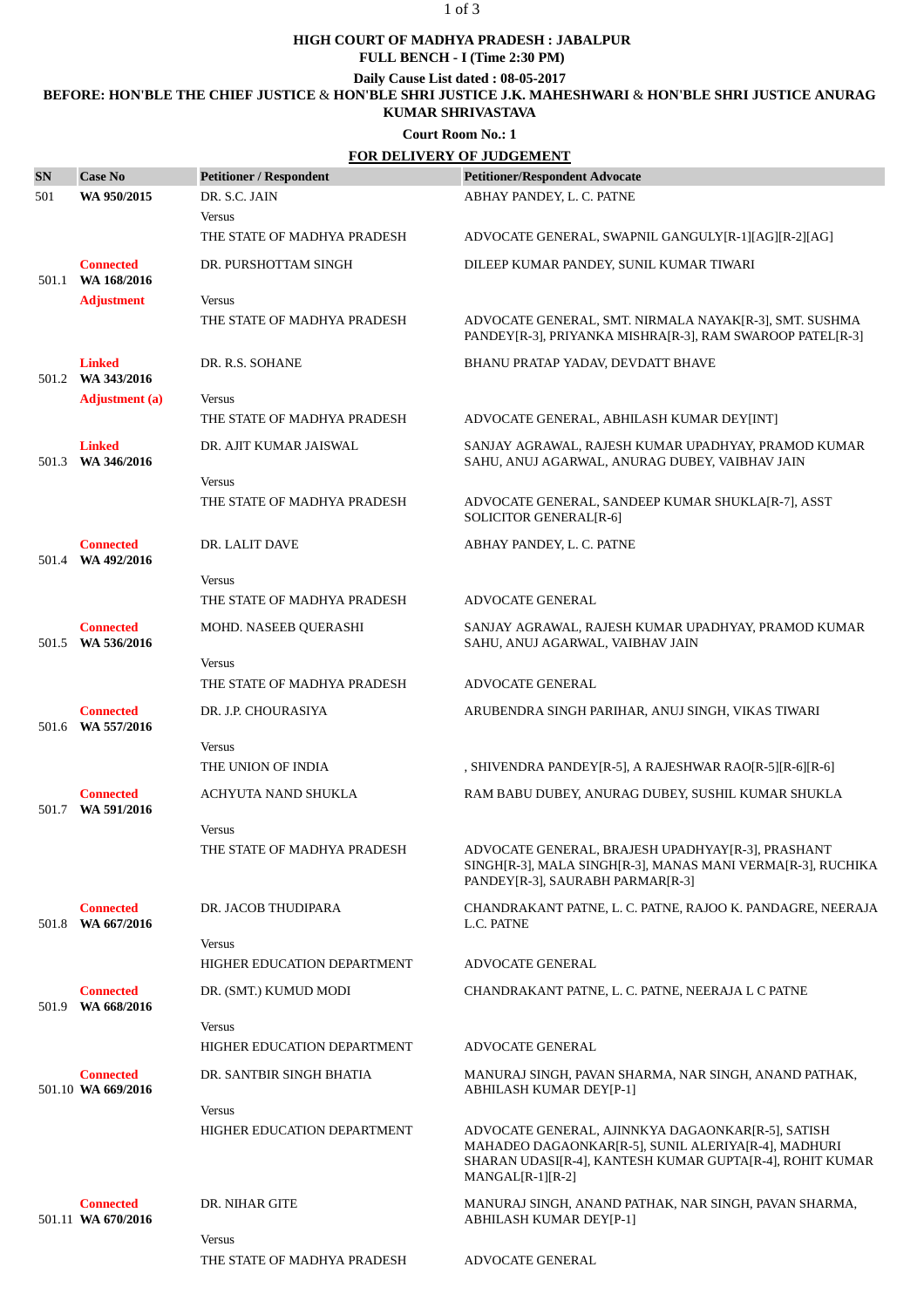#### 2 of 3

# **Daily Cause List dated : 08-05-2017 BEFORE: HON'BLE THE CHIEF JUSTICE** & **HON'BLE SHRI JUSTICE J.K. MAHESHWARI** & **HON'BLE SHRI JUSTICE ANURAG**

|                                        | <b>KUMAR SHRIVASTAVA</b>                            |                                                                                                                                                                                                                                                                                                                                                                     |  |
|----------------------------------------|-----------------------------------------------------|---------------------------------------------------------------------------------------------------------------------------------------------------------------------------------------------------------------------------------------------------------------------------------------------------------------------------------------------------------------------|--|
| <b>Connected</b><br>501.12 WA 671/2016 | DR. ARVIND PAL                                      | MANURAJ SINGH, ANAND PATHAK, NAR SINGH, PAVAN SHARMA,<br><b>ABHILASH KUMAR DEY[P-1]</b>                                                                                                                                                                                                                                                                             |  |
|                                        | <b>Versus</b><br>HIGHER EDUCATION DEPARTMENT        |                                                                                                                                                                                                                                                                                                                                                                     |  |
|                                        |                                                     | <b>ADVOCATE GENERAL</b>                                                                                                                                                                                                                                                                                                                                             |  |
| <b>Connected</b><br>501.13 WA 672/2016 | DR.R.G.VARMA<br><b>Versus</b>                       | MANURAJ SINGH, ANAND PATHAK, NAR SINGH, PAVAN SHARMA,<br><b>ABHILASH KUMAR DEY[P-1]</b>                                                                                                                                                                                                                                                                             |  |
|                                        | THE STATE OF MADHYA PRADESH                         | ADVOCATE GENERAL, ROMIL MALPANI[R-4], OM PRAKASH<br>MALPANI[R-4], PUSHYAMITRA BHARGAV[R-3], ROHIT KUMAR<br>MANGAL[R-1][R-2][R-3][R-4][R-5], AJINNKYA DAGAONKAR[R-5],<br>SATISH MAHADEO DAGAONKAR[R-5], (Dr.) MANOHAR LAL<br>DALAL[R-4], VIVEK DALAL[R-4], ABHA DALAL[R-4], ROHIT<br>GUPTA[R-4], LOKENDRA JOSHI[R-4], AMAR NATH YADAV[R-4], ARTI<br>SHRIVASTAVA[R-4] |  |
| <b>Connected</b><br>501.14 WA 673/2016 | DR. PRADIP KUMAR DUBEY                              | CHANDRAKANT PATNE, L. C. PATNE, NEERAJA L C PATNE                                                                                                                                                                                                                                                                                                                   |  |
|                                        | <b>Versus</b><br>THE STATE OF MADHYA PRADESH        | <b>ADVOCATE GENERAL</b>                                                                                                                                                                                                                                                                                                                                             |  |
| <b>Connected</b><br>501.15 WA 674/2016 | DR. SURESH CHANDRA JAIN                             | CHANDRAKANT PATNE, L. C. PATNE, NEERAJA LC PANTE, URMILA<br><b>PANTE</b>                                                                                                                                                                                                                                                                                            |  |
|                                        | <b>Versus</b><br>THE STATE OF MADHYA PRADESH        | <b>ADVOCATE GENERAL</b>                                                                                                                                                                                                                                                                                                                                             |  |
| <b>Connected</b>                       | DR.(SMT.) USHA TIWARI                               | CHANDRAKANT PATNE, L. C. PATNE, NEERAJA L C PATNE, RAJOO K.                                                                                                                                                                                                                                                                                                         |  |
| 501.16 WA 675/2016                     |                                                     | <b>PANDAGRE</b>                                                                                                                                                                                                                                                                                                                                                     |  |
|                                        | <b>Versus</b><br><b>HIGHER EDUCATION DEPARTMENT</b> | <b>ADVOCATE GENERAL</b>                                                                                                                                                                                                                                                                                                                                             |  |
| <b>Connected</b><br>501.17 WA 676/2016 | <b>DR.SUBHASH GUPTA</b>                             | MANURAJ SINGH, ANAND PATHAK, NAR SINGH, PAVAN SHARMA,<br>ABHILASH KUMAR DEY[P-1]                                                                                                                                                                                                                                                                                    |  |
|                                        | <b>Versus</b><br>HIGHER EDUCATION DEPARTMENT        | ADVOCATE GENERAL, VIVEK DALAL[R-4], AMAR NATH YADAV[R-4],<br>(Dr.) MANOHAR LAL DALAL[R-4], LOKENDRA JOSHI[R-4], ROHIT<br>GUPTA[R-4], ARTI SHRIVASTAVA[R-4], ROHIT KUMAR MANGAL[R-<br>1][R-2], AJINNKYA DAGAONKAR[R-5], SATISH MAHADEO<br>DAGAONKAR[R-5][R-3]                                                                                                        |  |
| <b>Connected</b><br>501.18 WA 885/2016 | <b>JAI GOPAL DWIVEDI</b>                            | ABHAY PANDEY, L. C. PATNE                                                                                                                                                                                                                                                                                                                                           |  |
|                                        | <b>Versus</b>                                       |                                                                                                                                                                                                                                                                                                                                                                     |  |
|                                        | THE STATE OF MADHYA PRADESH                         | ADVOCATE GENERAL, , ADVOCATE GENERAL[R-1]                                                                                                                                                                                                                                                                                                                           |  |
| <b>Connected</b><br>501.19 WA 886/2016 | DR SMT DEEPA KHARE                                  | ABHAY PANDEY, L. C. PATNE                                                                                                                                                                                                                                                                                                                                           |  |
|                                        | <b>Versus</b><br>THE STATE OF MADHYA PRADESH        | ADVOCATE GENERAL                                                                                                                                                                                                                                                                                                                                                    |  |
| <b>Connected</b>                       | DR. R.S. DWIVEDI                                    | ABHAY PANDEY, L. C. PATNE                                                                                                                                                                                                                                                                                                                                           |  |
| 501.20 WA 887/2016                     |                                                     |                                                                                                                                                                                                                                                                                                                                                                     |  |
|                                        | <b>Versus</b><br>THE STATE OF MADHYA PRADESH        | ADVOCATE GENERAL,                                                                                                                                                                                                                                                                                                                                                   |  |
| <b>Connected</b><br>501.21 WA 899/2016 | DR. S.N.DUBEY                                       | SANJIV KUMAR MISHRA, HIMANSHU MISHRA, JUBIN PRASAD,<br>ANVESH SHRIVASTAVA, SATISH KUMAR DIXIT                                                                                                                                                                                                                                                                       |  |
|                                        | <b>Versus</b>                                       |                                                                                                                                                                                                                                                                                                                                                                     |  |
|                                        | THE STATE OF MADHYA PRADESH                         | <b>ADVOCATE GENERAL</b>                                                                                                                                                                                                                                                                                                                                             |  |
| <b>Connected</b><br>501.22 WA 908/2016 | DR. SMT. VIMLESH SHARMA                             | ABHAY PANDEY, L. C. PATNE                                                                                                                                                                                                                                                                                                                                           |  |
|                                        | <b>Versus</b><br>THE STATE OF MADHYA PRADESH        | ADVOCATE GENERAL, , ADVOCATE GENERAL[R-1]                                                                                                                                                                                                                                                                                                                           |  |
| <b>Connected</b><br>501.23 WA 982/2016 | SHAHNAZ JAHAN                                       | MANOJ KUMAR SHARMA, PARAG TIWARI, SIDDHARTH PATEL,<br>MANISH AWASTHI, AMARDEEP GUPTA, GURDEEP SINGH WADHWA                                                                                                                                                                                                                                                          |  |
|                                        | <b>Versus</b><br>THE STATE OF MADHYA PRADESH        | ADVOCATE GENERAL, ADVOCATE GENERAL [R-1] [R-2] [R-3]                                                                                                                                                                                                                                                                                                                |  |